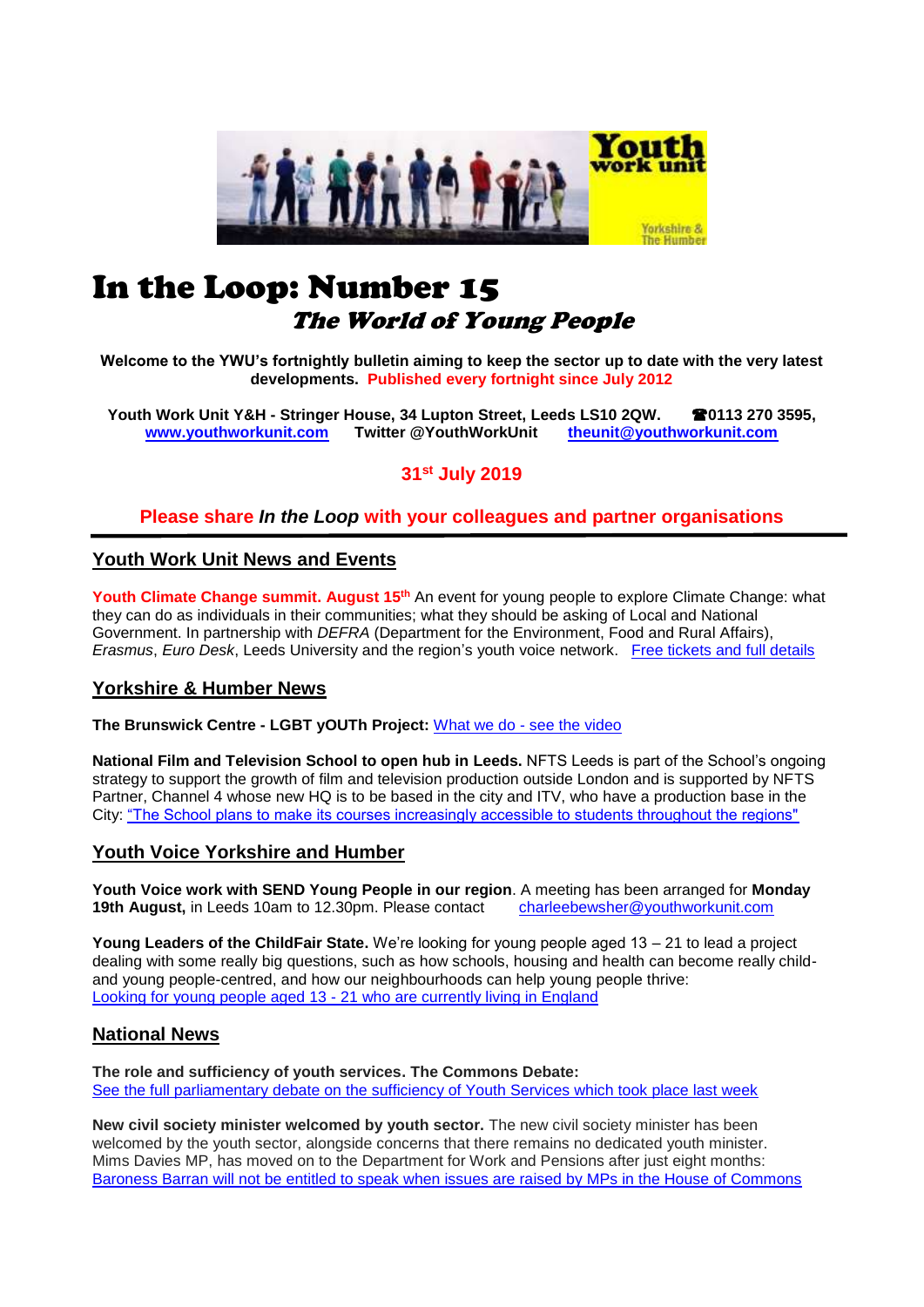**New children's minister appointed.** Kemi Badenoch has been appointed the new minister for children and families following the departure of Nadhim Zahawi. Badenoch is a strong Brexit supporter. ["Kemi Badenoch inherits a brief overseeing a sector in crisis"](https://www.cypnow.co.uk/cyp/news/2006974/new-childrens-minister-appointed)

**Gavin Williamson has been appointed Education Secretary** just two months after being sacked as Defence Secretary. The MP for South Staffordshire replaces Damian Hinds, who quit following the arrival of the new prime minister.

["Williamson's appointment rewards him for masterminding Johnson's leadership campaign"](https://www.cypnow.co.uk/cyp/news/2006934/hinds-resigns-as-education-secretary)

**'National emergency'**: More than 100 people in Britain have been killed by knives this year, many of them children MPs have said the government is failing to get to grips with serious youth violence: [They described it as a "national emergency"](https://www.theguardian.com/uk-news/2019/jul/31/national-emergency-young-people-killed-by-knives-in-2019)

**Poland scraps income tax for young people** in bid to tempt emigrants home. The country has suffered from a 'brain drain' in recent years as young people go abroad for higher wages: [Young people have disproportionately made use of the EU freedom of movement](https://www.independent.co.uk/news/world/europe/poland-income-tax-young-people-workers-eu-free-movement-a9027186.html) 

**Young people in UK abandon TV news 'almost entirely'**. Over-65s watch 33 minutes a day, but those aged 16-24 watch two on average, says Ofcom: ["The shift could have major implications for British politics"](https://www.theguardian.com/tv-and-radio/2019/jul/24/young-people-uk-abandon-tv-news-almost-entirely-ofcom?utm_term=Autofeed&CMP=twt_gu&utm_medium=&utm_source=Twitter#Echobox=1563992590)

**Tinder to warn LGBT users in countries where gay sex is illegal**. It will send users alerts to warn them when they are in countries with laws that criminalise LGBT+ people: [Same-sex sexual activity in some form remains illegal in nearly 70 nations](https://www.pinknews.co.uk/2019/07/25/tinder-lgbt-gay-sex-illegal/?utm_source=Twitter&utm_medium=Buffer&utm_campaign=PN)

**Young people are not watching TV news, but they still want to know about the world.** If we want children to understand what they can trust online, we have to support them to develop their own news habits: ["We've heard whole classes boo Donald Trump, without knowing why"](https://www.theguardian.com/commentisfree/2019/jul/26/young-people-tv-news-know-about-the-world-media)

**BTS and UNICEF call on young people to spread kindness on International Day of Friendship**. Global pop group releases video to call for an end to violence in and around schools: ["Being treated with kindness and respect helps them to feel safe in and around school"](https://www.unicef.org/press-releases/bts-and-unicef-call-young-people-spread-kindness-international-day-friendship)

**Leave to remain – but no home to remain in after fees treble**. Young people who have grown up in the UK being forced into destitution by Home Office fees: "If I can't afford to pay the fee, I lose my right to NHS treatment"

**£20m investment to help young people find NHS careers**. The health and social care secretary has announced £20 million in funding to prepare more young people for an entry-level job or apprenticeship in the NHS: [It will also be delivered by The Prince's Trust and supported by Health Education England](http://www.pharmatimes.com/news/20m_investment_to_help_young_people_find_nhs_careers_1295229)

**Youth work bursaries dwarfed by scale of cuts, says charity.** Government moves to boost funding for youth work have been cautiously welcomed by the sector which has raised concerns that it does not go far enough against a backdrop of massive cuts: ["I implore the new Prime Minister and his government to make this and young people their priority"](https://www.cypnow.co.uk/cyp/news/2006976/youth-work-bursaries-dwarfed-by-scale-of-cuts-says-charity)

**EU funding for child poverty going unspent, peers warn.** The UK risks wasting more than a million pounds of European funding intended to tackle child poverty and homelessness unless urgent action is taken by the government, a group of peers has warned: "Nearly £550,000 has already been "wasted"

**Professors design see-saws for US-Mexico border to allow children to play together.** The see-saws, built to be able to fit through the slats of the fence, turned into a temporary, interactive playground right on the border as kids on the Mexico side of the wall ran up to play on them: [See the see saws](https://abcnews.go.com/GMA/News/professors-design-saws-us-mexico-border-children-play/story?id=64653934&cid=social_twitter_abcn)

## **Reports and Studies**

**NSPCC estimates more than 200,000 teenagers groomed on social networks.** 200,000 secondary school students are estimated to have been groomed online on social networks, the National Society for the Prevention of Cruelty to Children (NSPCC) has revealed on the basis of its survey: "Tech firms need to be [forced to get a grip of the abuse taking place on their sites"](https://www.governmentcomputing.com/citizen-engagement/news/nspcc-grooming-survey)

**Support needed for foster carers of LGBTQ young people**. More support is needed for fosters carers looking after LGBTQ young people, according to new research: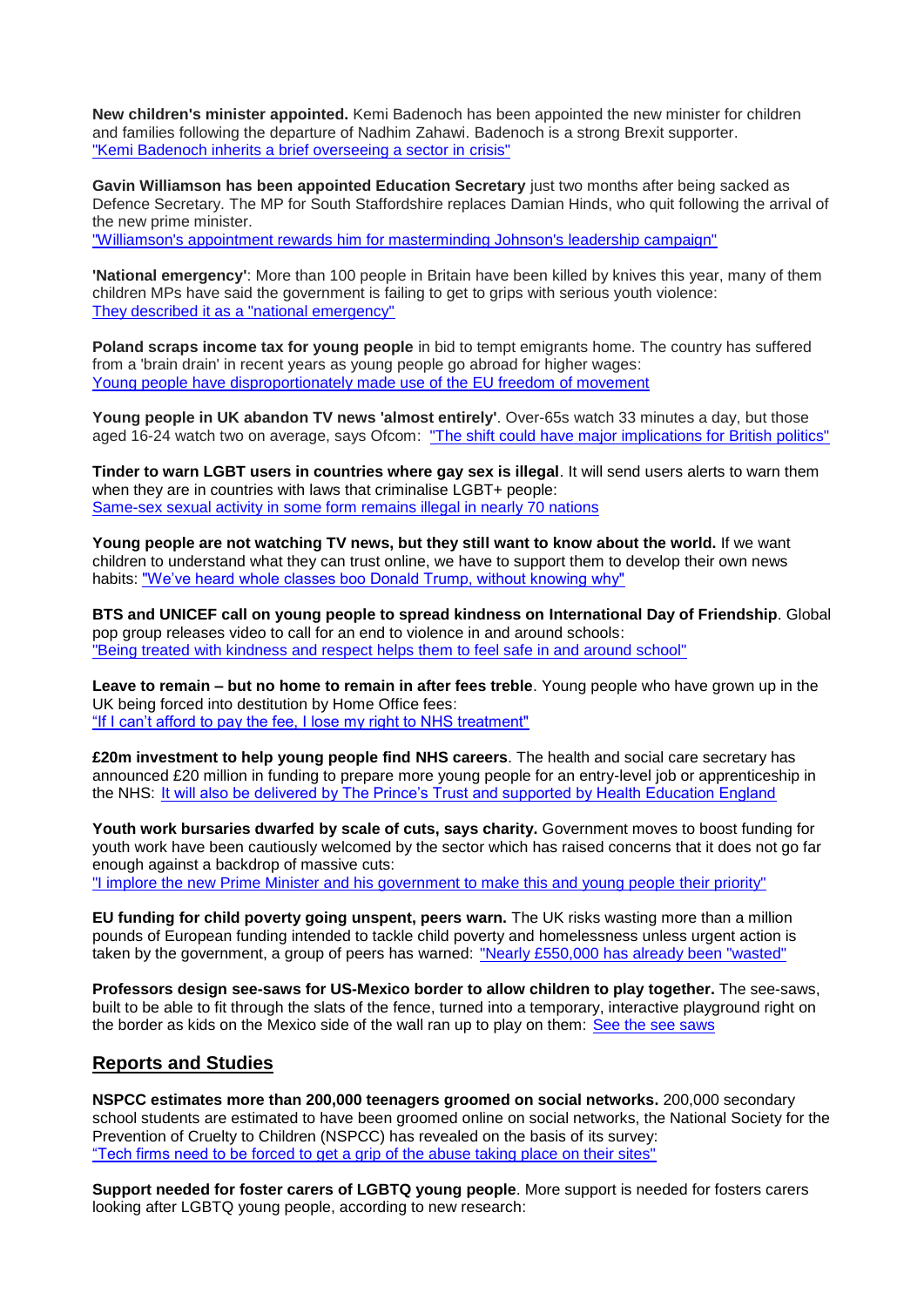["Has important implications for recruiting, training, matching and supporting foster carers"](https://phys.org/news/2019-07-foster-carers-lgbtq-young-people.html)

**In its report on serious youth violence the Home Affairs Committee says the rise in serious youth violence is a social emergency**, and that young people have been failed in the most devastating way, losing their lives as a result: [Read the full report or the summary](https://www.parliament.uk/business/committees/committees-a-z/commons-select/home-affairs-committee/news-parliament-2017/serious-youth-violence-report-published-17-191/)

**Disadvantaged pupils' attainment 18 months behind peers.** Progress to close the gap in GCSE attainment has stalled for the first time in nearly eight years meaning disadvantaged pupils are leaving school more than 18 months behind their well-off peers: ["The trend to close the gap in GCSE attainment has reversed for the first time since 2011"](https://www.cypnow.co.uk/cyp/news/2006985/disadvantaged-pupil-attainment-18-months-behind-peers)

## **Health**

**Politicised trans groups put children at risk, says expert.** Counsellors and other mental health providers fear being labelled transphobic. School counsellors and mental health service providers are bowing to pressures from 'highly politicised' transgender groups to affirm children's beliefs that they were born the wrong sex: ["I believe the trans political agenda has encroached on the clinical environment"](https://www.theguardian.com/society/2019/jul/27/trans-lobby-pressure-pushing-young-people-to-transition) 

**Documentary reports mental health crisis amongst young people**. Last year, there were 700,000 referrals of children and young people under 19 into mental health services – a 45% increase in two years; ["There's a certain degree of compassion fatigue in the media"](https://happiful.com/documentary-reports-mental-health-crisis-amongst-young-people/)

## **Events, Training and Opportunities**

**Free Youth Group visits to UK Parliament in August.** Between the 19th and 30th August, youth groups – for example, clubs or uniformed organisations – with members aged 6-18 can visit UK Parliament for free. [See the options and book a tour](https://ukparliament.seetickets.com/content/ticket-options?src=Discover_Summer_phase2&utm_source=YUKP&utm_medium=email&utm_campaign=Discover_Summer_phase2&utm_source=UK+Parliament+Education+and+Engagement&utm_campaign=4228be6dbb-EMAIL_CAMPAIGN_2018_06_18_01_28_COPY_01&utm_medium=email&utm_term=0_26d0645ea9-4228be6dbb-102594257&mc_cid=4228be6dbb&mc_eid=c6d3958b89)

**SAYiT**, Sheffield's leading lesbian, gay, bi, trans, queer and questioning youth charity, is marking its 20th birthday with a celebration event on 24th October 2019: Full details of the event 20th birthday with a celebration event on 24th October 2019:

**Emergency First Aid at Work Course.** The objective of this qualification is to support learners in becoming emergency first aiders in the workplace: [24 September 2019 -](https://www.eventbrite.co.uk/e/emergency-first-aid-at-work-tickets-65911698665?ref=enivtefor001&invite=MTY5NjcxMjcvcGF0cmlja2FtYnJvc2VAeW91dGh3b3JrdW5pdC5jb20vMA%3D%3D%0A&utm_source=eb_email&utm_medium=email&utm_campaign=inviteformalv2&utm_term=attend) Leeds - book here

# **Blogs and Comment**

**The loss of youth work in our communities has had a devastating impact on young lives across the country.** Young people have lost role models. Many young people are growing up today with nowhere to go, nothing to do, and nobody to speak to outside of school and their home environment: [Andrew Gwynne & Cat Smith tell it like it is](https://labourlist.org/2019/07/our-responsibility-to-young-people-does-not-end-at-the-school-gates/)

**Young People struggling with their mental health aren't 'deluded' - They need proper support**. A Dispatches documentary *Young, British and Depressed* claimed that campaigns to destigmatise mental illness are leading to young people confusing 'normal emotions' with mental health problems: ["Medication is vital for some, unnecessary for many and actively harmful for a few"](https://graziadaily.co.uk/life/in-the-news/despatches-young-people-mental-health/) 

**'What young people want from Boris is a general election - and one they can vote in'.** 'Johnson has pulled off the Trumpian feat of becoming a world leader on a platform of wild promises, patriotic jingo and unashamed populism': [Even my thirteen year old sister knows of him, labelling him "British Trump."](https://www.mirror.co.uk/news/politics/what-young-people-want-boris-18770567) 

# **Vacancies**

**The very latest Youth Work related vacancies** in Yorkshire and the Humber: [Jobs in our region](https://www.indeed.co.uk/Youth-Worker-jobs-in-Yorkshire-and-Humberside)

## **Resources**

**Greta Thunburg: "Unite behind the science." My full speech at the National Assembly in Paris:** [Greta's speech from last week](https://www.facebook.com/watch/?v=2412771489046644)

**Free online course:** Peterloo to the Pankhursts. Discover the history of protest, parliament and citizens' rights with the free Future Learn online course. Made by Royal Holloway University and the Peoples History Museum with support from the National Archives and the History of Parliament Trust, you'll explore radicalism and reform in the 19th Century: [Course starts August 12th](https://parliament.us16.list-manage.com/track/click?u=3ad7e4c57a864f07e4db008c4&id=b49bb31f57&e=c6d3958b89)